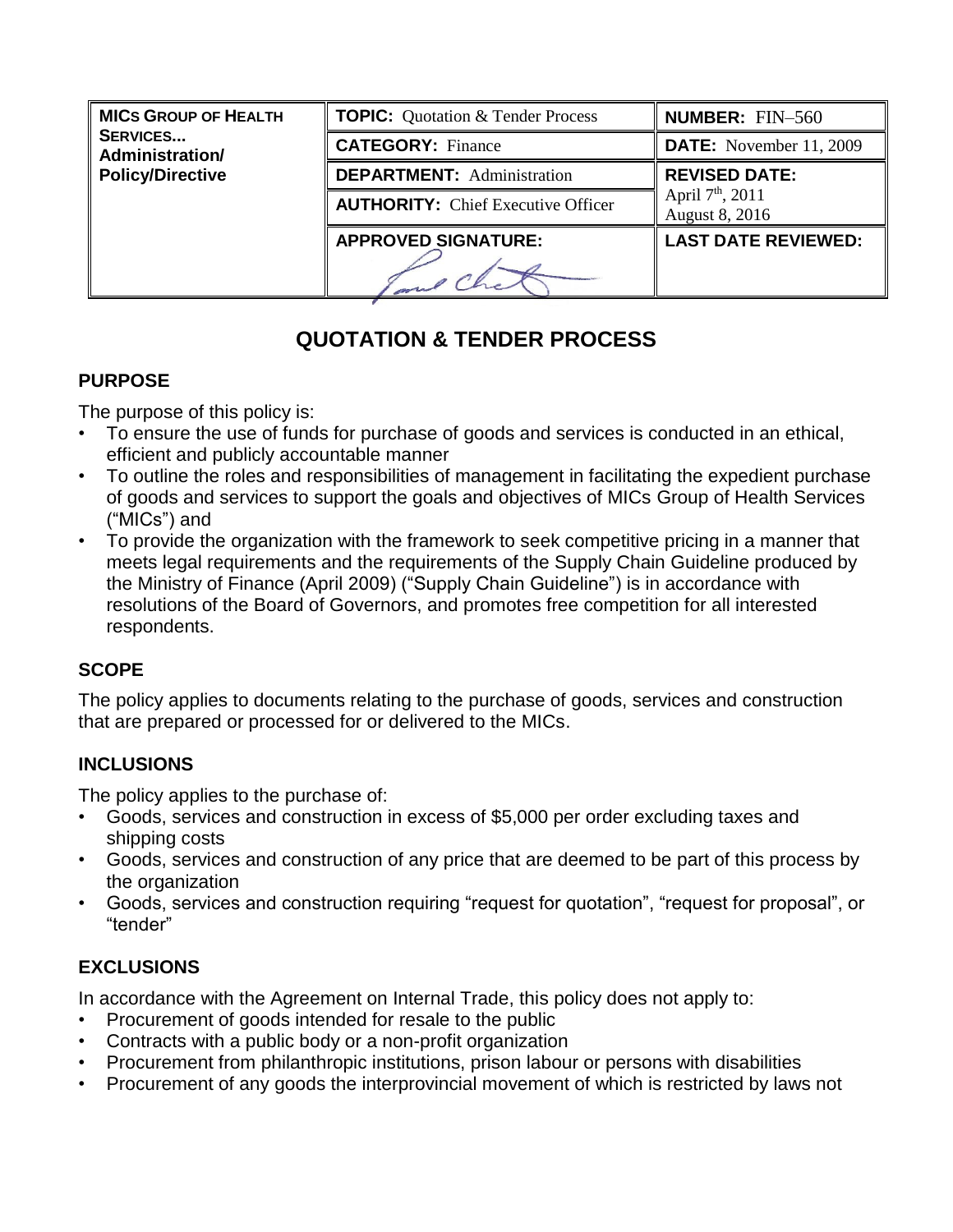inconsistent with the Agreement on Internal Trade

- Procurement of goods and services related to cultural or artistic fields and computer software for educational purposes
- Procurement of services that in the province of Ontario may, by legislation or regulation, be provided only by any of the following licensed professionals: medical doctors, dentists, nurses, pharmacists, veterinarians, engineers, land surveyors, architects, accountants, lawyers and notaries
- Procurement of services of financial analysts or the management of investments by organizations who have such functions as a primary purpose
- Procurement of financial services respecting the management of financial assets and liabilities (i.e. treasury operations), including ancillary advisory and information services, whether or not delivered by a financial institution
- Procurement of goods and services for use outside Canada as well as construction work done outside Canada and
- Health services and social services
- Note: MICs participates in a number of group purchasing organizations (GPOs) with other health care institutions and external entities for the purchase of products and services, and other group purchasing arrangements, which comply with the Supply Chain Guideline.

# **CODE OF ETHICS**

All individuals involved with purchasing or other supply chain-related activities shall abide by the following Code of Ethics:

## **Code of Ethics**

Goal: To ensure an ethical, professional and accountable supply chain

• Personal Integrity and Professionalism

All individuals involved with purchasing or other supply chain-related activities must act, and be seen to act, with integrity and professionalism. Honesty, care and due diligence must be integral to all supply chain activities within and between MICs, respondents and other stakeholders. Respect must be demonstrated for each other and for the environment. Confidential information must be safeguarded. All participants must not engage in any activity that may create, or appear to create, a conflict of interest, such as accepting gifts or favours, providing preferential treatment, or publicly endorsing suppliers or products.

• Accountability and Transparency

Supply chain activities must be open and accountable. In particular, contracting and purchasing activities must be fair, transparent and conducted with a view to obtaining the best value for public money. All participants must ensure that public sector resources are used in a responsible, efficient and effective manner.

• Compliance and Continuous Improvement In addition to complying with this Code of Ethics, all individuals involved in purchasing or other supply chain-related activities must comply with this Policy and the laws of Canada and Ontario. All individuals should continuously work to improve supply chain policies and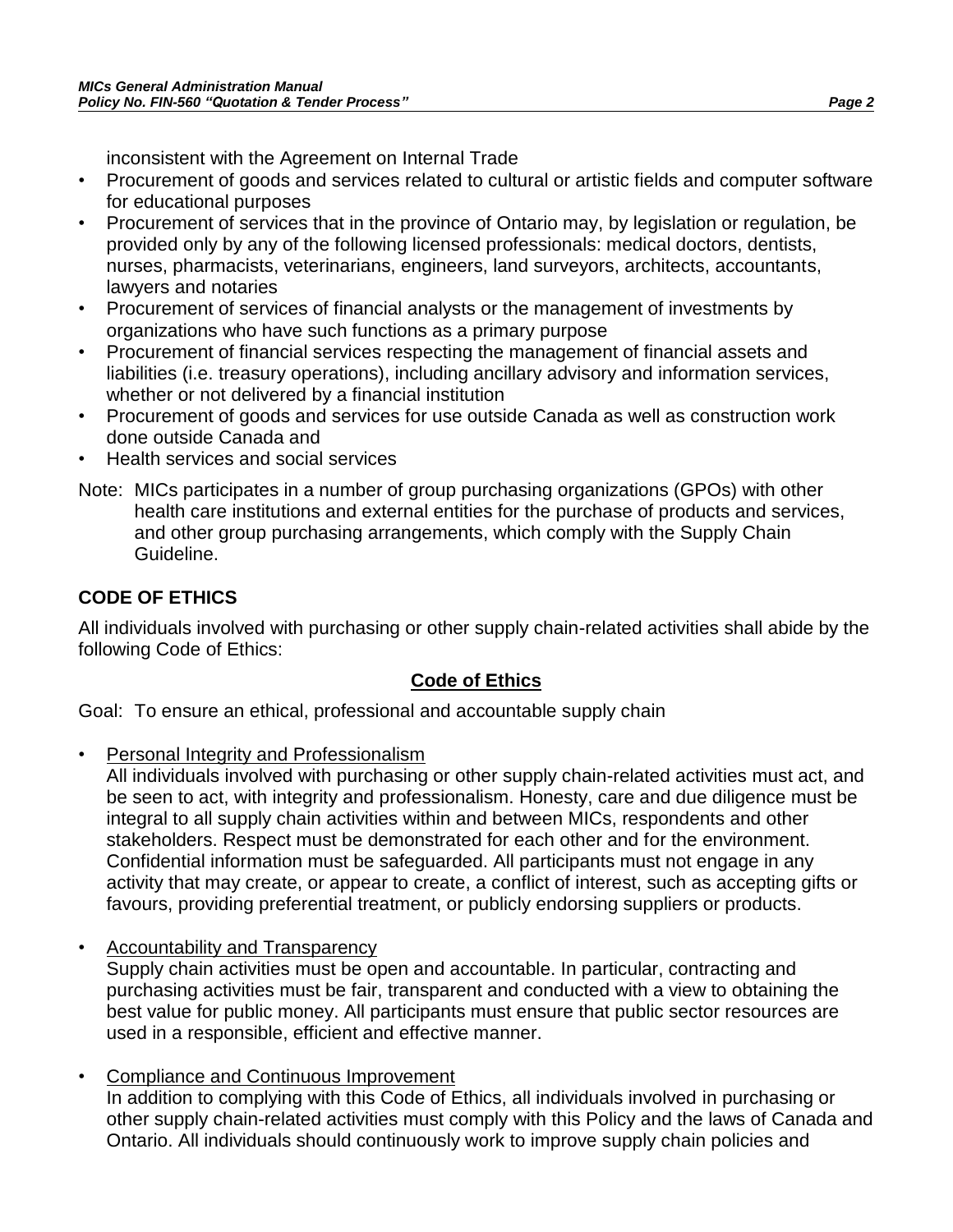procedures, to improve their supply chain knowledge and skill levels, and to share leading practices.

This Code of Ethics shall be distributed to all individuals involved in purchasing or other supply chain-related activities. It shall also be posted in a place that is visible to all individuals involved in purchasing or other supply chain activities, such as in procurement or materials management departments. It shall also be electronically available through MICs' intranet site.

#### **POLICY**

#### **1. Competitive Bid Requirements**

It is the responsibility of management involved in purchases to ensure purchases requiring competitive bids are compliant with the following:

- Prices must be obtained from three sources where available. Where three sources are not available, this information will be documented and retained in purchasing.
- Price quotations must be obtained using the method appropriate with the complexity and estimated cost of the goods or services being quoted. These methods are:
	- a) Price Quotation

For purchases \$5,001 - \$15,000 per order, price quotations must be solicited by the requisitioner by phone, fax, or email. Price quotations must be documented along with award justification and must be filed in the purchasing office. Where a prearrangement for purchasing exists, (e.g. HealthPro) the documentation at initiation of the contract must be retained in the purchasing department.

b) Request for Quotation (RFQ)

The assigned management personnel (normally Materials Manager, Support Services Coordinator, Chief Executive Officer) may provide formal RFQ documents to all respondents bidding on purchases with an estimated value of \$15,001 - \$99,999. A list of respondents invited to participate in a particular bid will be maintained in the purchasing department. Items that may be covered under this policy include such things as maintenance contracts, minor renovations, and special projects. Items that are recurring/standard purchases (e.g. drugs, medical surgical supplies) do not require an RFQ process.

c) Public Tender

For purchases with a value in excess of \$100,000 (for goods, services or construction projects), bids must be solicited using a "public call for tender". Public calls shall be made through an electronic tendering system that is equally accessible to all Canadian respondents (e.g. MERX, Biddingo). Construction purchases between \$100,000 and \$250,000 may be solicited through an electronic tendering system and/or one or more of: (a) advertising in the Daily Commercial News or equivalent publication accessible to all Canadian respondents, or (b) the use of source lists, such as Vendor-of-Record or preferred respondent lists. The lead manager is responsible for advertising opportunities and distributing the appropriate tender documents. Respondents' responses are handled in the same manner as an RFQ; however, the award notice must mirror the advertising of the public tender call. The awards committee will review all responses and file its evaluation and final decision.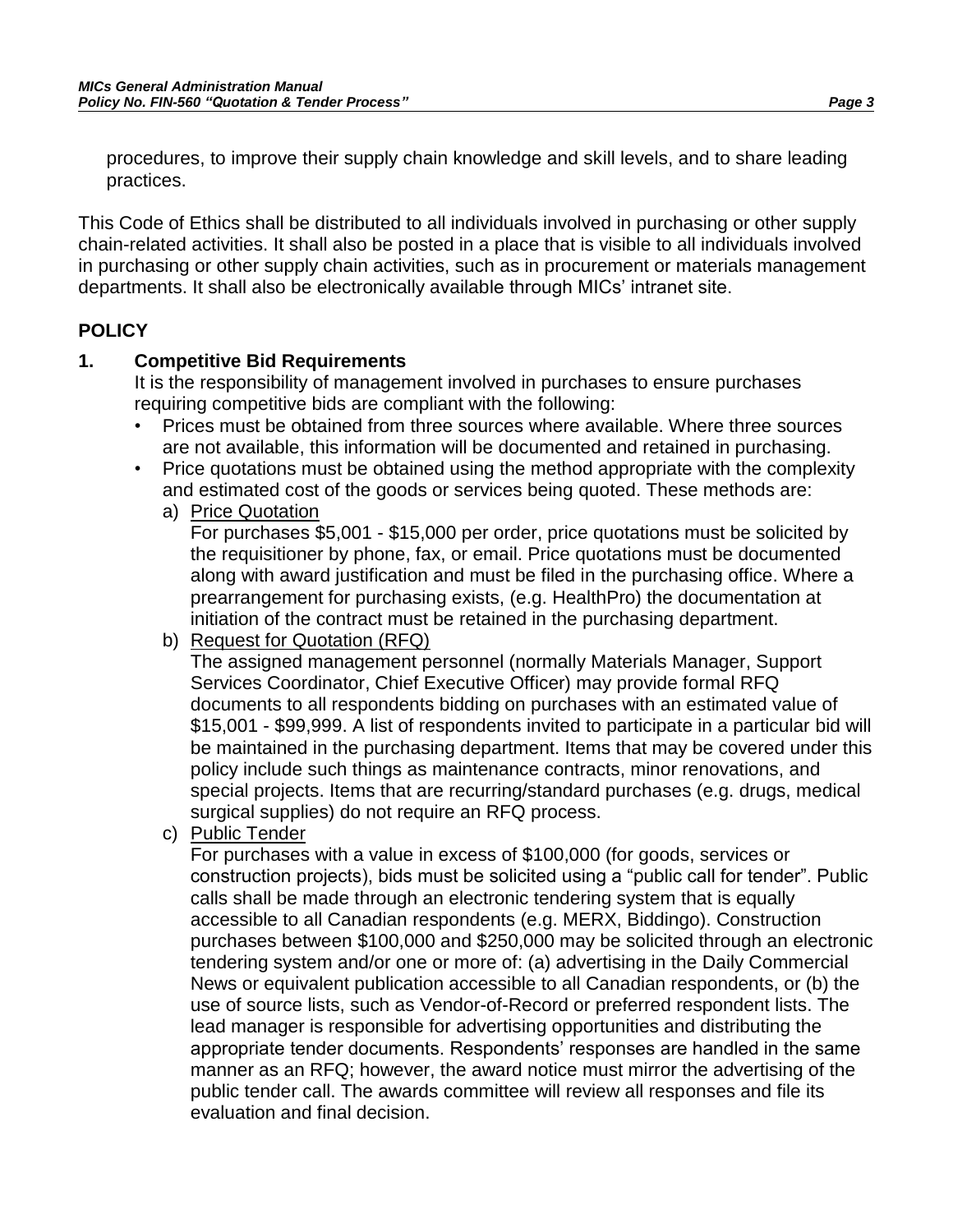### d) Request for Proposal (RFP)

For purchases with a value in excess of \$100,000 (for goods, services or construction projects) an RFP process must be followed where appropriate (see below). RFPs must be made through an electronic tendering system that is equally accessible to all Canadian respondents (e.g. MERX, Biddingo). Construction purchases between \$100,000 and \$250,000 may be solicited through an electronic tendering system and/or one or more of: (a) advertising in the Daily Commercial News or equivalent publication accessible to all Canadian respondents, or (b) the use of source lists, such as Vendor-of-Record or preferred respondent lists. Due to the nature of some projects, it is impossible for the requisitioning departments to provide respondents with a specific list of goods and services to price, as required in a public tender. In such instances, respondents are asked to provide a detailed recommendation on how the project should proceed and a breakdown of the goods and services required. Proposals are accepted and reviewed according to the evaluation policy outlined in (a), (c).

#### **2. Segregation of Duties and Signing Authority**

To ensure that no one person has control over the procurement process, MICs has segregated the approvals for the key stages of the process. Refer to FIN-600 for segregation of duties.

Approval for procurements will be based on the total estimated value of the procurement, including any agreed-upon renewals. The Board has approved the authority levels as per FIN-400.

#### **3. Documents**

To ensure a level playing field, all RFQ, RFP and public tender documents will include a detailed description of:

- a. The needed goods and services in generic and/or functional terms specific to the business needs that the good or service will service. When the use of generic and/or functional terms is appropriate, the specifications must deal with performance requirements and exclude all features that could unfairly confer an advantage to a certain respondent
- b. Full disclosure of assessment criteria and process to be used in assessing submissions. This will include the methods of weighting and evaluation criteria
- c. Conditions that must be met before obtaining procurement documents such as confidentiality agreements and non-disclosure agreements, if appropriate
- d. Address (including room/office number) date and time limit for submitting bids
- e. Process, deadline date and time and time limit for submission of questions and responses on procurement documents
- f. Name, address and phone number of facility contact
- g. The time and place of the opening of the responses in the event of a public opening
- h. The proposal rules and competitive clauses to be followed which may include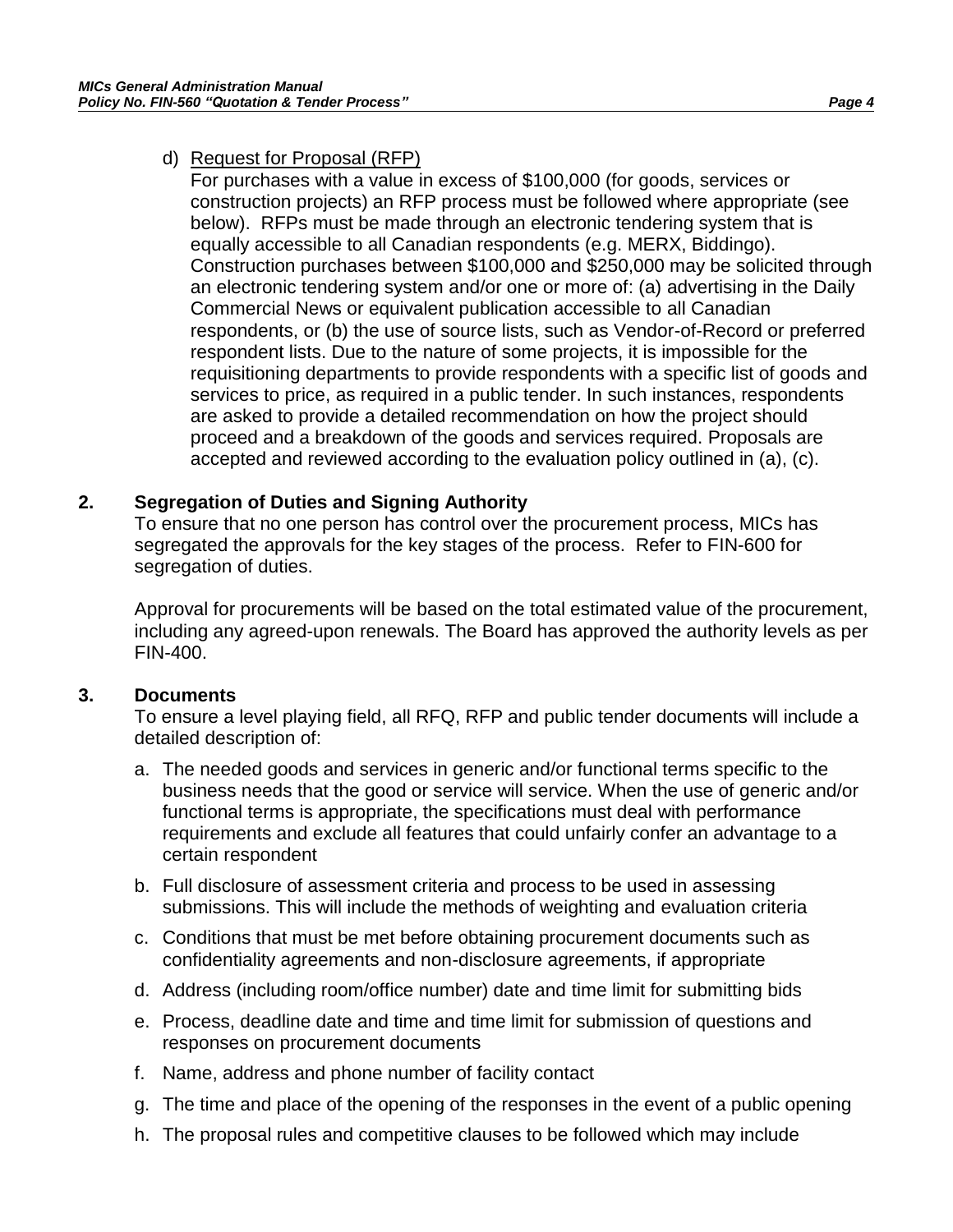response format, language, inclusion of an Executive Summary, number of copies required, attendance at the respondent's conference and any additional rules to be followed in order to be considered a compliant bid

- i. A request for a list of subcontractors to be used to complete the procurement
- j. The period of irrevocability of bids where bids cannot be withdrawn
- k. For goods, services or construction valued at \$100,000 or more, a statement that the procurement is subject to the Agreement on Internal Trade, the Ontario-Quebec Procurement Agreement, and the Supply Chain Guideline
- l. Tax compliance declaration that the respondent's Ontario taxes are or will be in good standing prior to signing an agreement. The tax compliance declaration form and related guidelines are available at [www.doingbusiness.mbs.gov.on.ca/mbs/psb.nsf/English/hotovor.html](http://www.doingbusiness.mbs.gov.on.ca/mbs/psb.nsf/English/hotovor.html)
- m. Notice that any confidential information supplied to MICs may be disclosed by MICs where it is obliged to do so by order of a court or tribunal or as otherwise required by law and
- n. Those legal terms and conditions set out in Appendix A

In the case of a public tender, a copy of the contract to be signed in the event of an award of the procurement must be attached.

### **4. Advertising of Public Calls**

All advertisements for public calls must be approved by the CEO.

#### **5. Bid Deadlines**

Upon receipt, all bids are stamped by date and time. The closing date must be a normal working day (Monday to Friday, excluding provincial and national holidays). Responses received after the deadline are documented and either refused or returned, unopened, to the respondent.

### **6. Opening of Bids**

RFQ, RFP and public tenders are opened by an authorized staff member in the presence of another representative of the award committee. Public opening of bids is not required (except as may be required under the Ministry's Capital Planning Manual for construction projects).

### **7. Evaluation and Award**

The award of an RFQ, RFP or public tender must offer the organization the best mix of quality, specification compliance, terms, conditions and experience. The MICs is not obligated to accept the lowest bid. Evaluation of price/cost must be undertaken only after completion of the evaluation of the mandatory requirements and any other rated criteria for the bids. All qualifying bids will be evaluated and the one that provides for the best overall value that has met all of the mandatory requirements will be accepted. The rationale for bid acceptance will be documented and retained with the purchasing department for a period of seven (7) years. The organization must refrain from any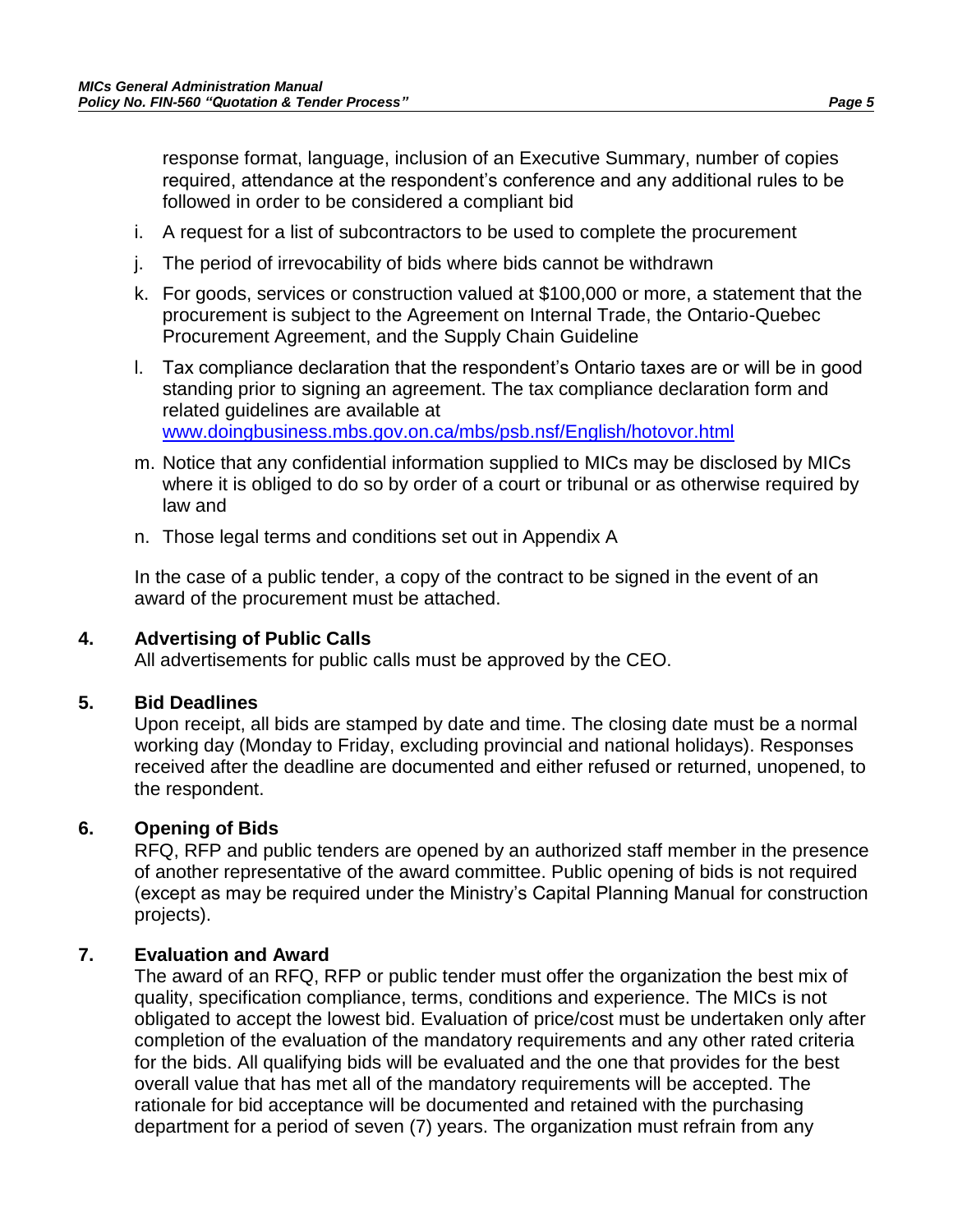discrimination or preferred treatment in awarding a contract to the preferred respondent from the competitive process.

#### 7.1 Award Committee

RFP, RFQ and public tenders will be reviewed by an awards committee. The committee is responsible for reviewing the tender document prior to issuance and determining the method by which it will be awarded, including the evaluation criteria, any requirements that are considered mandatory and any technical specifications. The committee determines the key evaluation criteria for the bid – price, quality, specification compliance, conditions, experience, reputation, etc. These evaluation criteria must be transparent to the respondents. For complex bids, a criteria weighting system may be used; if so, the system must be determined prior to the advertising of the bid and the system must be transparent to the respondents. Using this method, each individual member of the committee reviews and evaluates the bids in accordance with the weighting criteria. The committee then awards the bid to the highest-ranked respondent that has complied with all mandatory requirements. Scoring summaries will be maintained in purchasing records for a period of seven (7) years. All scoring and anything that is said or documented by the award committee must be fair, factual, fully defensible and able to withstand public scrutiny.

#### 7.2 Confidentiality

Award committee members must be aware of the restrictions related to confidential information shared through the competitive process. The name(s) and address(es) of all respondents may be provided to other respondents, but no other information regarding other respondents or their submissions may be provided, unless pursuant to a court order or statutory duty. Refer to "Appendix D" (the Non-Disclosure/Conflict of Interest templates).

### 7.3 Conflict of Interest

A conflict of interest shall include situations or circumstances that could give a respondent an unfair advantage during a procurement process or compromise the ability of a respondent to perform its obligations under the agreement. In the case of employees, advisors and award committee members, this includes a personal interest that may inhibit their ability to be impartial.

#### Employees, Advisors and Award Committee Members

Any person involved in the RFP, RFQ, public tender or evaluation process with a conflict of interest must immediately declare a conflict of interest to his or her department supervisor or designate in writing and must withdraw from the process. All potential conflicts of interest must also be declared. Employees, advisors, and award committee members shall avoid situations that may present conflicts of interest while dealing with persons or organizations doing business or seeking to do business with MICs. Award committee members will execute a declaration of conflict of interest and a Non-Disclosure Agreement in the form attached as Appendix D.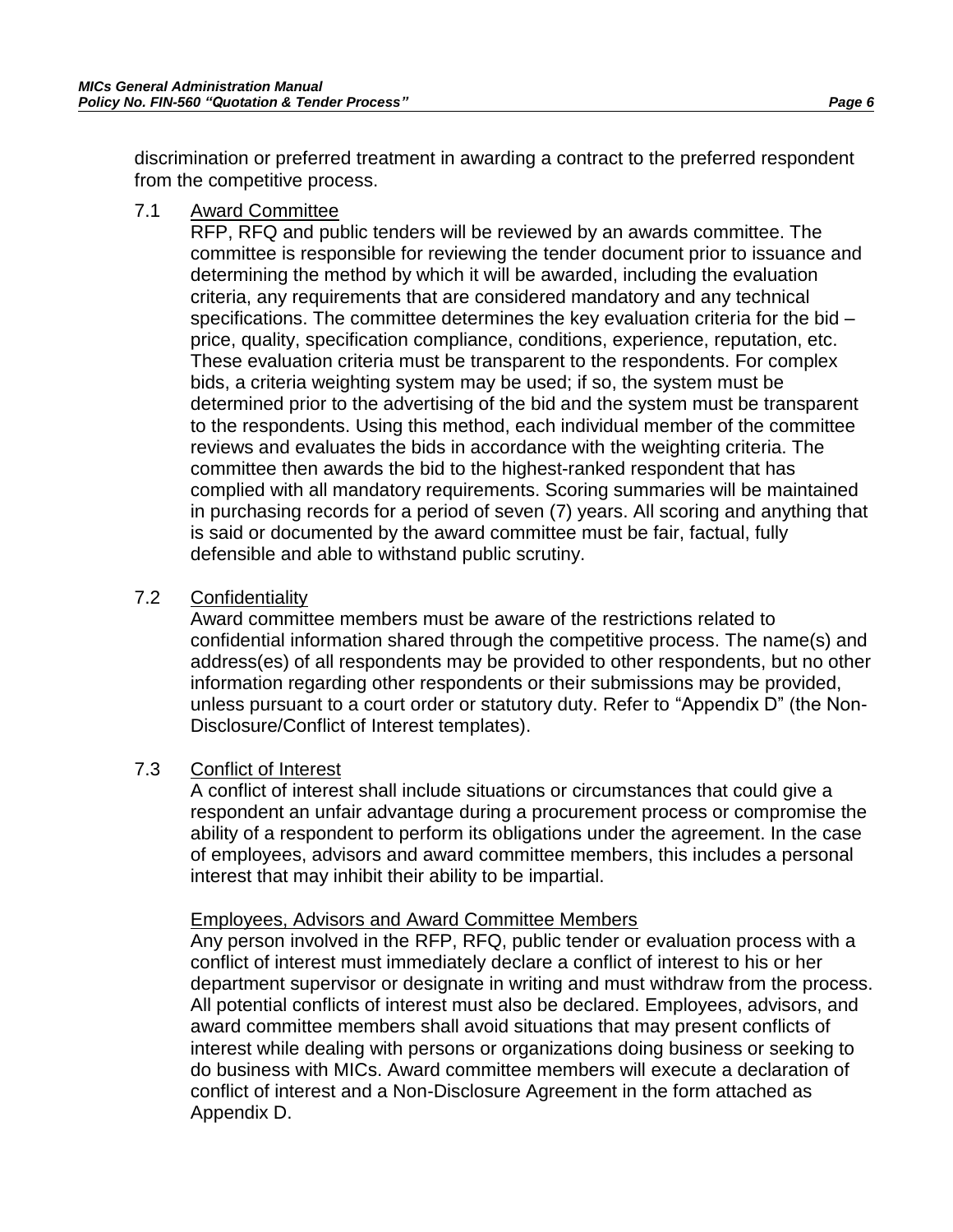#### **Respondents**

MICs reserves the right to solely determine whether any situation or circumstance constitutes a conflict of interest and to disqualify prospective respondents and/or respondents from a procurement process due to a conflict of interest.

MICs requires respondents participating in a procurement process to declare any actual or potential conflict of interest and to avoid any conflict of interest during the performance of their contractual obligations for MICs. MICs also requires respondents to disclose any actual or potential conflict of interest arising during the performance of an agreement.

MICs reserves the right to prescribe the manner in which a respondent should resolve a conflict of interest, and in its sole discretion, to terminate any agreement (whether Contract "A" or Contract "B") where a respondent fails to disclose any actual or potential conflict of interest, fails to resolve its conflict of interest as directed by MICs or where a conflict of interest cannot be resolved.

#### 7.4 No Discrimination

MICs shall refrain from any discrimination or preferred treatment in awarding a contract to the preferred respondent from a competitive process, unless justifiable under the circumstances permitted by the Supply Chain Guidelines of the Ministry of Finance (April 2009, as may be amended from time to time).

#### **8. Executing the Contract**

Following the procurement process, the responsibilities of both MICs and the successful respondent must be formally defined in a signed written contract before the provision of goods and services commences. In cases of immediate need, a letter of intent or interim purchase order may be used while final negotiations take place, but this practise is discouraged. Contract acceptance identifies the conditions that need to be met in order for all parties involved to be satisfied that the contract has been successfully completed. The contract must be finalized using the form of agreement/contract (if any) that was released with the procurement document. All contracts must include appropriate cancellation or termination clauses and the organization should seek appropriate legal advice on the development of these clauses. The term of the agreement and any options to extend the agreement must be set out in the procurement document. Changes to the term of the agreement may change the procurement value. Prior written approval from the appropriate level of approval authority is necessary before changing the contract start and end dates. Extensions to the term beyond what is set out in the procurement document are considered non-competitive procurements and appropriate authority must be obtained prior to proceeding.

#### **9. Award Notification**

Once the preferred respondent has been selected and the contract has been awarded and signed, MICs must notify all respondents that a contract has been signed and the competitive process is complete. For goods, services and construction projects valued at \$100,000 or more, MICs must post, in the same manner the procurement documents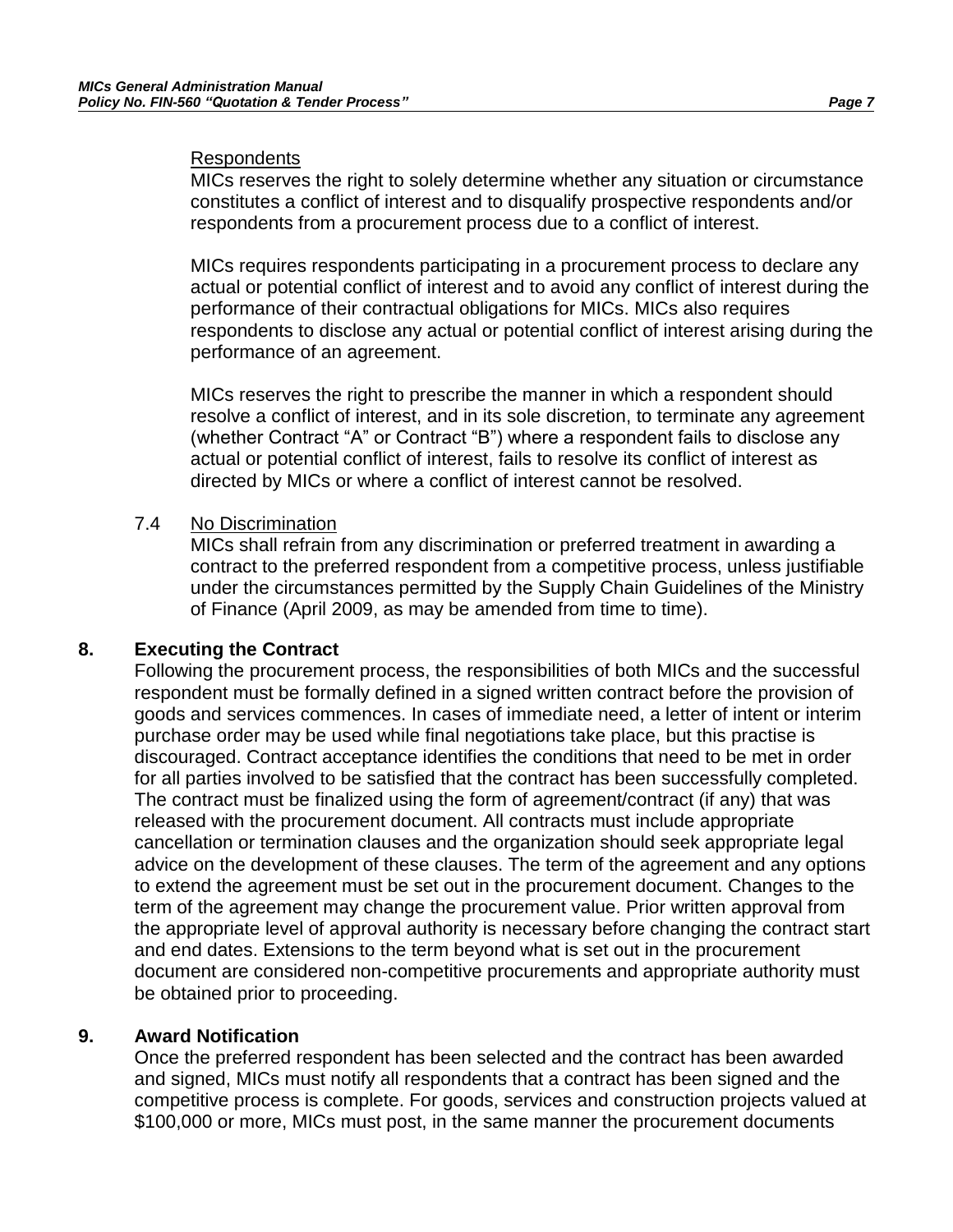were posted, the name(s) of the successful respondent(s). Contract award notification must occur only after the Agreement between the successful respondent and MICs has been signed. The Contract award notification must include the Agreement start and end dates including any options for extension and the total Agreement value. The unsuccessful respondents shall be notified in writing, communicating that the decision has been made and thanking them for their participation in the competitive process.

### **10. Respondent Debriefing**

MICs may choose, in its discretion, to debrief an unsuccessful respondent upon request. For purchases valued at \$100,000 or greater, MICs shall inform all respondents who participated in the procurement process of their entitlement to a debriefing, and indicate that requests must be made within sixty (60) days of contract award notification. No debrief will take place without a signed release from the respondent in the form of Appendix B. Information on other respondents must not be disclosed during the debriefing session other than as specified. No specific information pertaining to scoring or ranking will be released to the respondent. Respondent's legal counsel will not be permitted to attend the debriefing.

### **11. Respondent Protests**

If a respondent believes a bidding process has been compromised, he/she is invited to contact MICs for possible investigation according to the parameters outlined below:

- Respondents must submit a written protest within five (5) days of learning of the information applicable to the protest.
- If the contract has not yet been awarded, a review of the protest will occur prior to the contract award (unless the effect to the organization is more costly). For contracts already awarded, the successful respondent will be contacted and may be asked to hold the purchase until the review is complete. When necessary, legal counsel will be consulted.
- Once a review is complete and appropriate management and legal counsel (if necessary) has been consulted, the lead manager will issue a determination to involved parties.

Respondent protest procedures will be communicated to the respondents in the procurement documents to ensure that disputes are handled in a reasonable and timely fashion.

## **12. Record Retention**

All procurement documents, responses and evaluation materials and any other pertinent information for reporting and auditing purposes must be retained for a period of at least seven (7) years and shall be in recoverable form.

## **13. Communicate/Educate/Train/Monitor**

This Policy shall be communicated to all employees involved in the procurement process and shall be posted on the Corporation's website. The Chief Executive Officer shall ensure that employees are trained on the contents of this Policy, that there is a clear mechanism for employees to ask questions and receive answers about purchasing questions or concerns, and monitor organizational compliance with this Policy.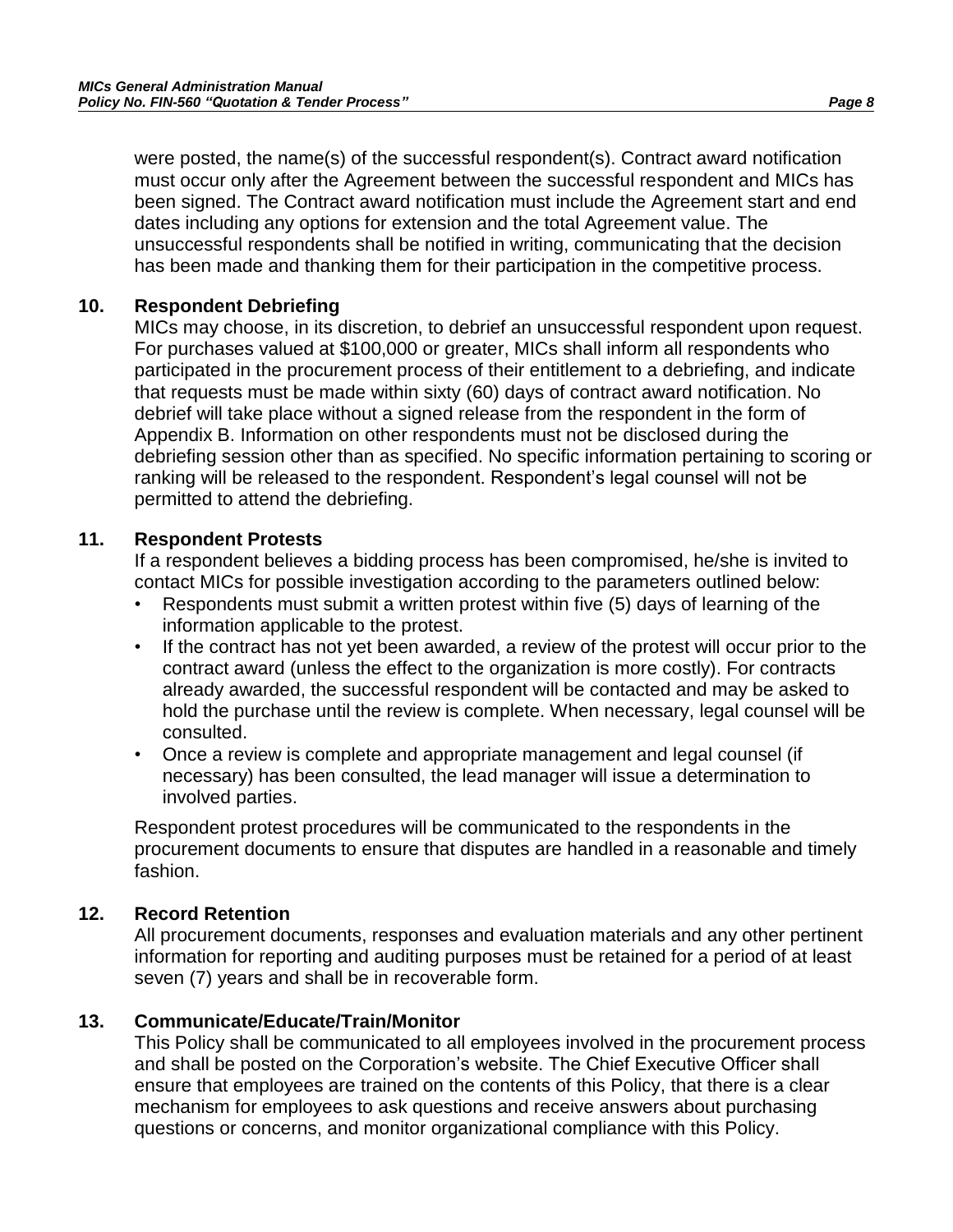#### **14. Exemptions to Competitive Procurement Process**

In certain limited circumstances, MICs will not have the ability to go through a competitive procurement process and sole or single sourcing will be permitted. The person responsible for the requisition phase of the procurement process (identified in section 2 above) shall refer to Appendix C and shall consult with the Chief Executive Officer/Chief Financial Officer and legal counsel as appropriate to determine if the criteria for sole or single sourcing are met. The "Non-Competitive Procurement" sections of the Procurement Approval Authority Form attached as Appendix E must be completed to support and justify a decision to follow a non-competitive process. The documentation must be completed and approved by the appropriate approval authority and may be used as supporting documentation in the case of a competitive dispute. Refer to "Appendix E" (the non-competitive by-pass document).

#### **15. Violations**

Any material violations of this Policy will be brought by the Chief Executive Officer to the attention of the Board, and may result in sanctions up to and including disqualification of any bid or tender by the respondent in question.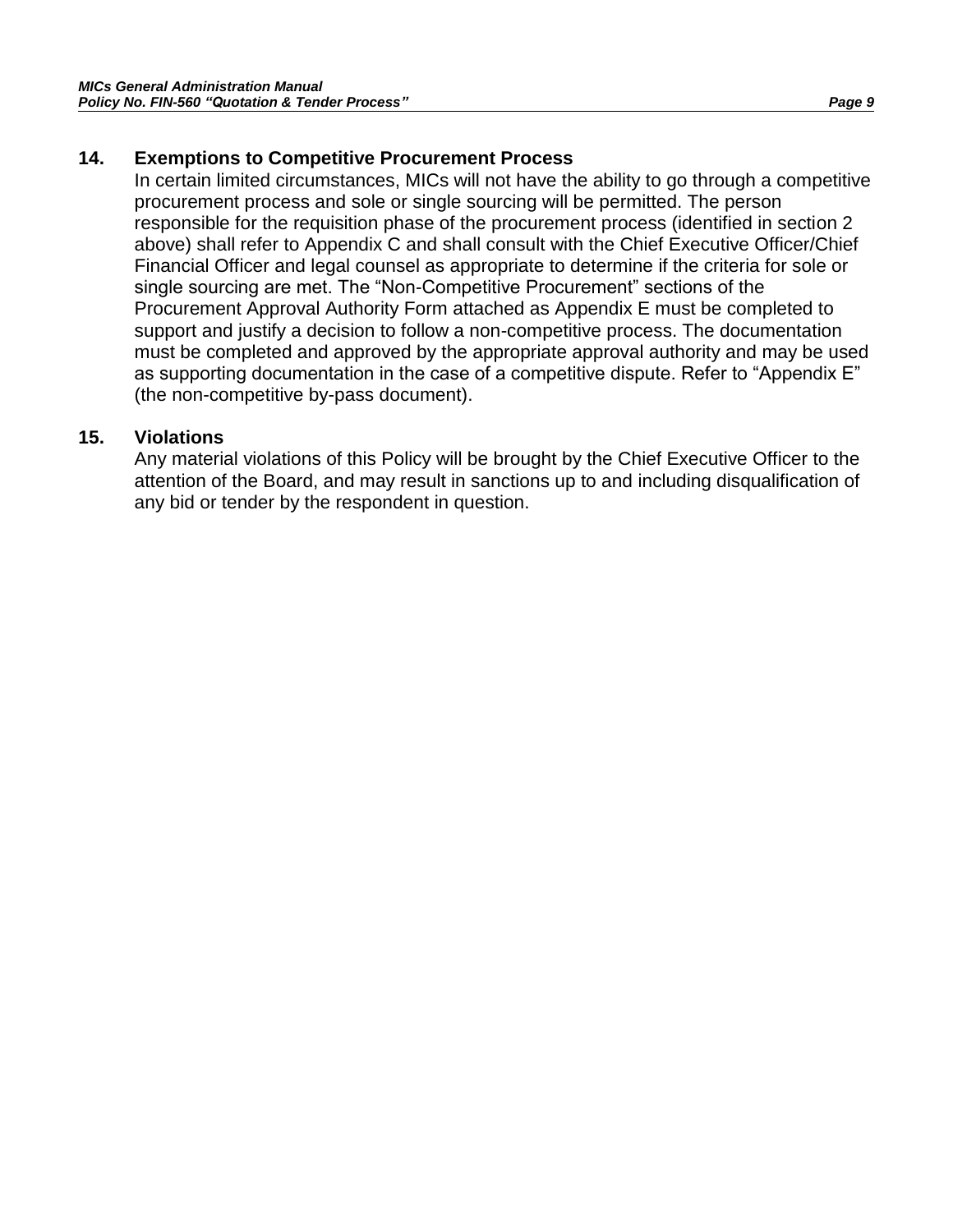## **APPENDIX A: LEGAL TERMS AND CONDITIONS**

The following terms and conditions govern this RFP [RFQ/tender], each respondent's proposal and the evaluation of each proposal by the Hospital:

- This RFP is issued in accordance with Annex 502.4 of the Agreement on Internal Trade and the Supply Chain Guideline of the Ministry of Finance.
- The Hospital reserves the right to alter any dates in this RFP, or to cancel this RFP at any time without liability, cost or penalty to the Hospital.
- The Hospital reserves the right to amend or supplement this RFP by issuing an addendum to all respondents at any time prior to the closing time.
- All the provisions of the RFP are deemed to be accepted by the respondent and incorporated in its proposal except those conditions and provisions expressly excluded by the proposal. Such exclusion may render a proposal non-compliant and therefore cause the proposal not to be considered.
- The Hospital reserves the right to disqualify any proposal that is incomplete or is otherwise not submitted in accordance with the terms, conditions and provisions in this RFP. The Hospital reserves the right to accept a proposal that is substantially compliant with the terms and conditions of this RFP. The determination as to whether, and to what extent, a proposal fails to meet, meets, or exceeds the requirements of this RFP shall be determined by the Hospital acting in its sole discretion and shall be final and binding and not subject to appeal.
- The Hospital reserves the right to accept or reject any or all proposals, including rejecting the lowest priced proposal or the highest scored proposal, and accepting another proposal without giving any reason whatsoever to any of the respondents for the rejection or acceptance. The objective of the evaluation process is for the Hospital to identify the proposal that is in its best interests. The Hospital will select the proposal that it considers, in its sole and absolute discretion, to be in the best interests of the Hospital.
- The Hospital reserves the right to accept all components of the proposal or a portion thereof, unless the RFP clearly states that it is based on all of the components being accepted.
- Any award of this RFP is conditional upon the respondent entering into a written agreement with the Hospital to perform the services and other obligations required by this RFP within 15 calendar days of notice of the award, on terms satisfactory to the Hospital. In the event the successful respondent fails or refuses to enter into the agreement within the prescribed time, the Hospital reserves the right, in its sole and absolute discretion, to extend the period for execution; to award the agreement to another respondent; not to accept any proposal; to cancel the RFP; or to call for a new proposal. In any event, the Hospital reserves the right to hold the defaulting respondent liable for all losses, damages or costs suffered or incurred by the Hospital as a direct or indirect result of the failure or refusal to enter into the agreement within the prescribed time.
- Without prejudice to any of the Hospital's rights under this RFP, the Hospital may request clarification where any respondent's intent is unclear and the clarification is of a minor nature and may request amendment where there is a minor irregularity or minor omission in the information that is submitted. The characterization of a clarification or amendment as "minor" is within the discretion of the Hospital and is final and binding and not subject to appeal.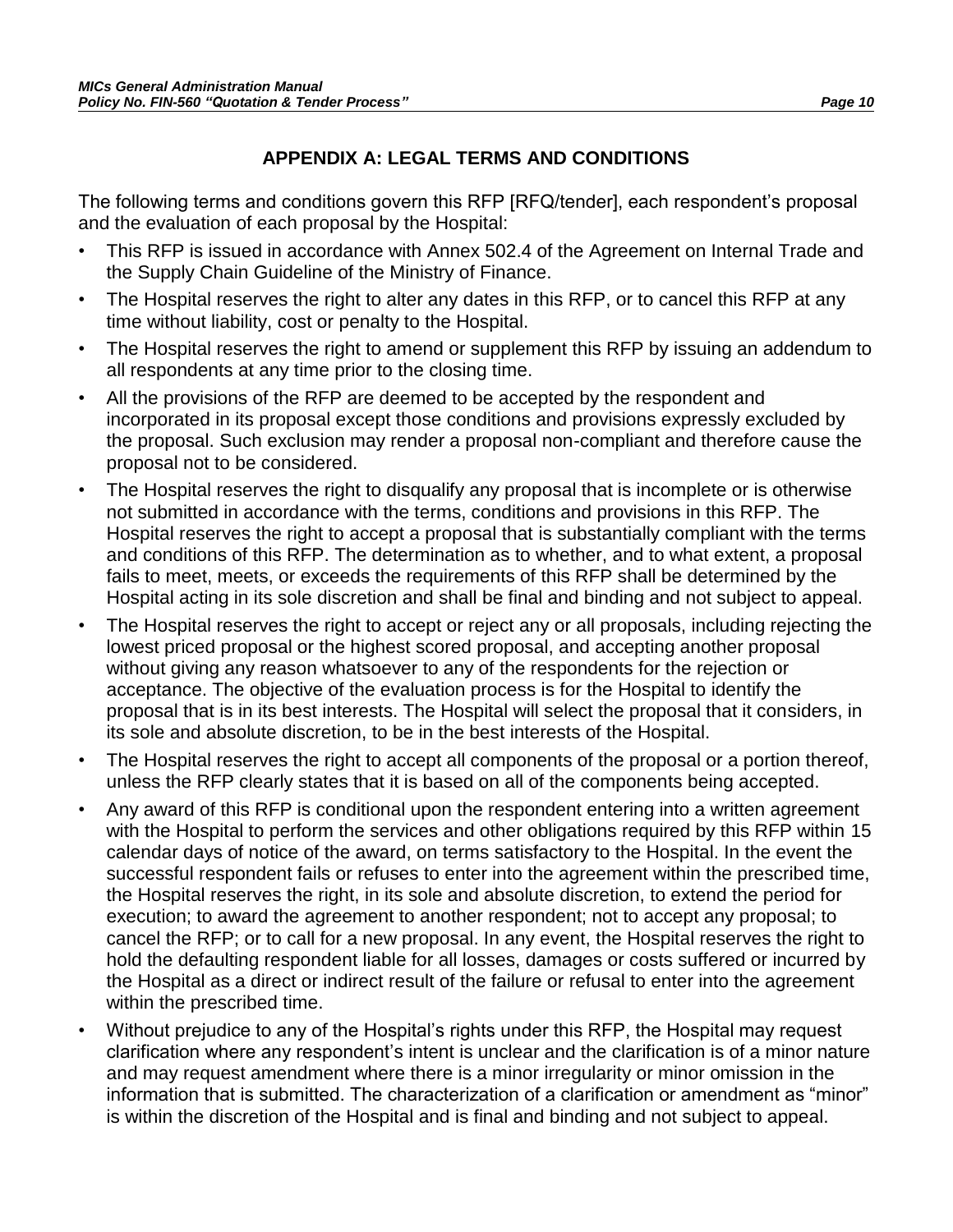### **APPENDIX B: FORM OF RESPONDENT'S RELEASE RELATING TO DEBRIEFING**

### **COMPETITIVE PURCHASING PROCESS**

### **DEBRIEFING RELEASE FORM**

## **MICs GROUP OF HEALTH SERVICES**

### **R e l e a s e**

### **Background**

- a) The undersigned organization submitted a proposal in response to **[insert name of competitive purchasing document]** (closing date **[insert date])** (the "**Competitive Purchasing Process**").
- b) The undersigned acknowledges that the MICS Group of Health Services (the "**Alliance**") has the right and authority under the Competitive Purchasing Process to select the successful respondents.
- c) The undersigned was not a successful respondent.
- d) In order to assist the undersigned in understanding the weaknesses in its proposal and to improve in the competitive tendering process, the Alliance may agree to meet with the undersigned for a debriefing session, conditional on the signing of this Release.
- e) Any information provided at the debriefing will be at the discretion of the Alliance.

**FOR VALUE RECEIVED,** and in consideration for participating in a debriefing session with the Alliance:

- 1. **Release.** The undersigned does hereby release and forever discharge MICs Group of Health Services (being an alliance of Lady Minto Hospital at Cochrane, Anson General Hospital and Bingham Memorial Hospital), its directors, officers, employees and agents (the "**Releasees**") of and from all actions, causes of action, proceedings, debts, claims, damages (known or unknown), sums of money, and liabilities whatsoever both in law and in equity which the undersigned ever had, now has or hereafter can, shall or may have against the Releasees relating to the Competitive Purchasing Process, including, without limitation, the failure of the undersigned to qualify under the Competitive Purchasing Process.
- 2. **Covenant.** The undersigned agrees not to join, assist, aid or act in concert in any manner whatsoever with any other person, firm or corporation in the making of any claim or demand or in the bringing of any proceeding or action in any manner whatsoever against the Releasees, and not to make any claim or demand nor bring any proceeding or action in any manner whatsoever against any person, firm or corporation who might claim contribution or indemnity from the Releasees, arising out of or in relation to the Competitive Purchasing Process or the matters covered in this Release.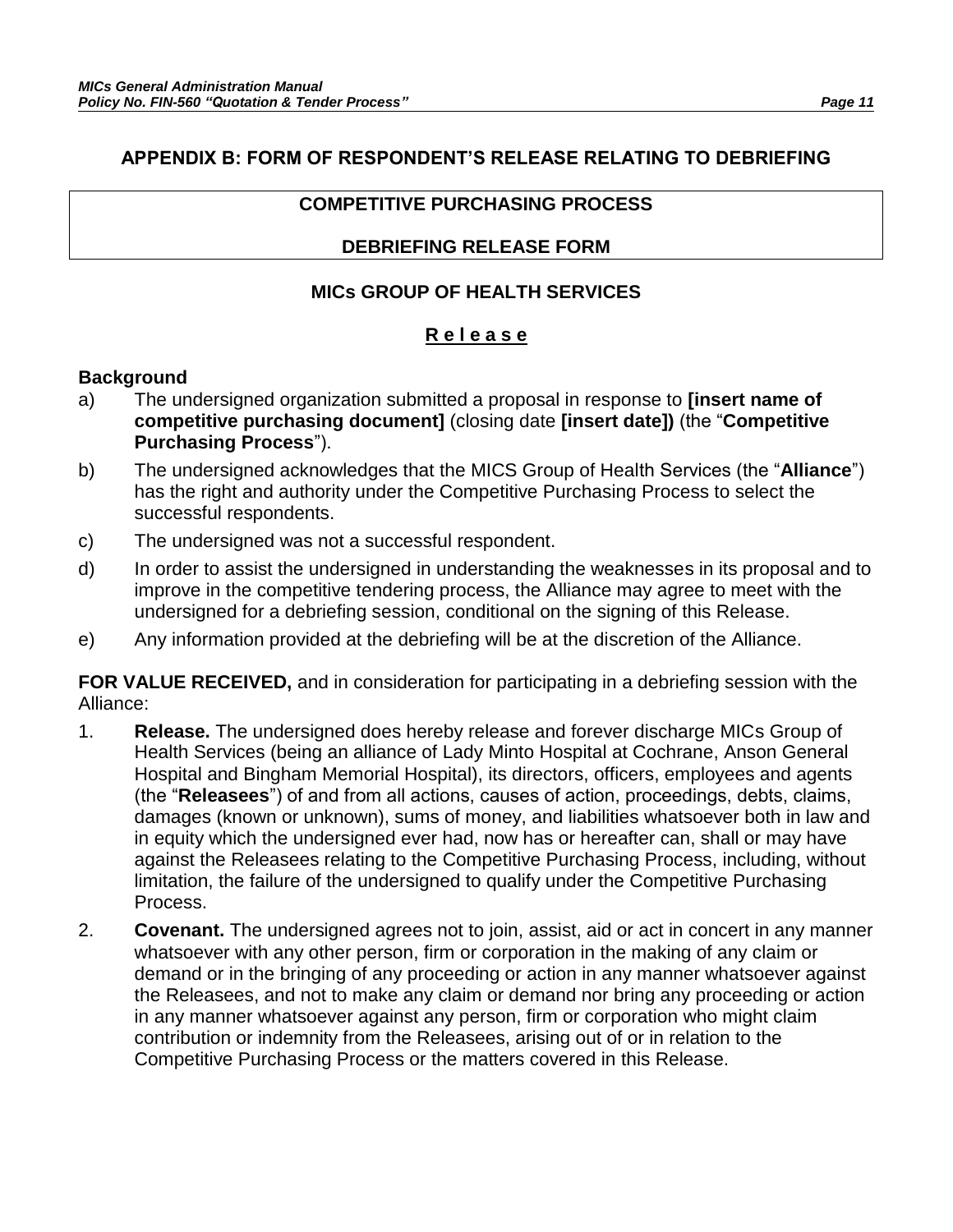- 3. **Binding.** The provisions of this Release shall ensure to the benefit of the Releasees and their heirs, executors, successors, assigns and legal representatives and shall be binding upon the undersigned and its heirs, executors, successors, assigns and legal representatives.
- 4. **Governing Law.** This Release is governed by the laws of the Province of Ontario.

**IN WITNESS WHEREOF** the undersigned has duly executed this Release this \_\_\_\_\_day of  $\overline{\phantom{a}}$ , 20 $\overline{\phantom{a}}$ .

#### **SIGNED, SEALED AND DELIVERED**

in the presence of:

Name (Please Print) of Authorized Signing Officer and Legal Name of Organization

Authorized Signature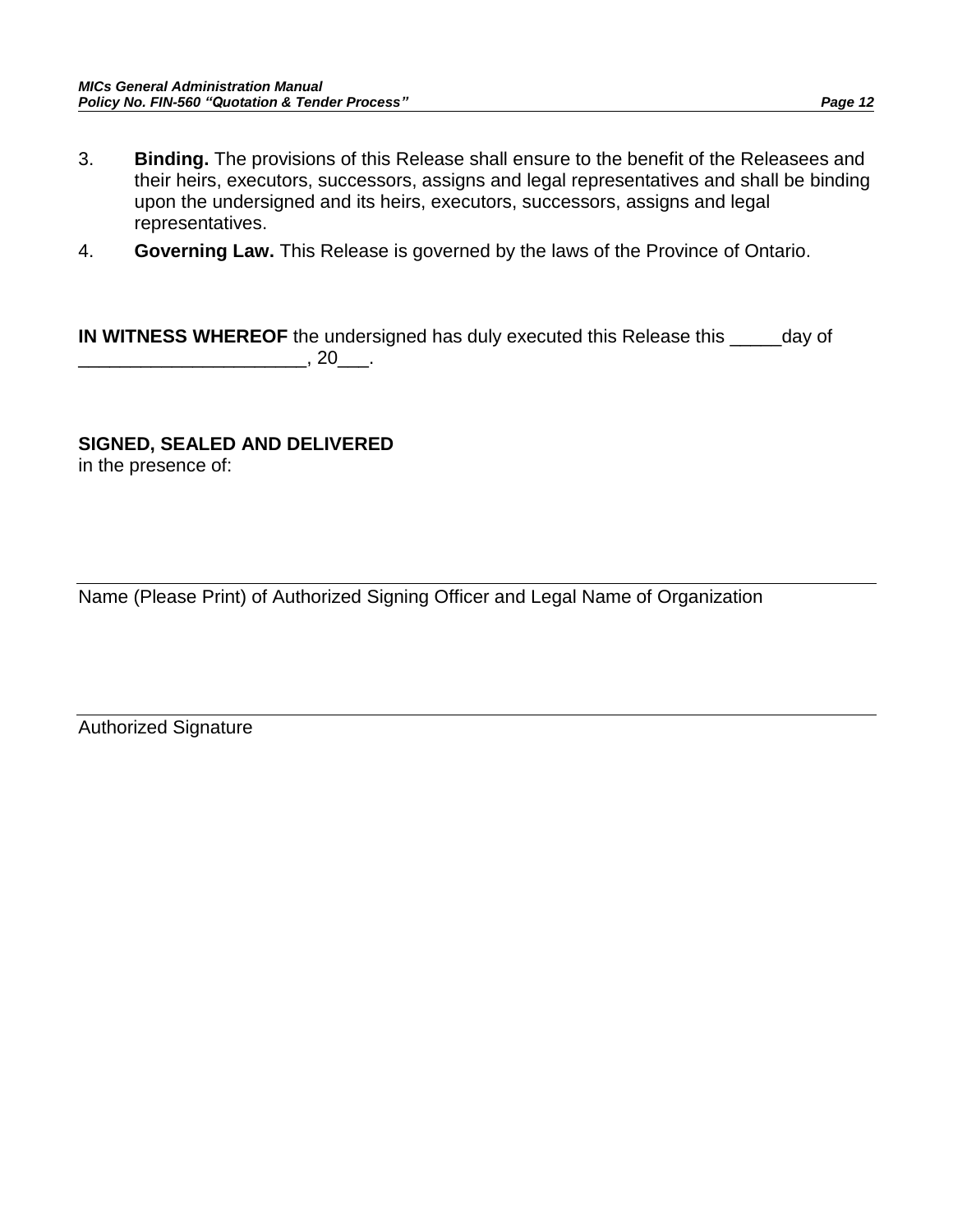## **APPENDIX C: NON-COMPETITIVE PROCUREMENT**

#### *Single Sourcing*

Allowable exceptions from competitive procurements include:

- Where an unforeseen situation of urgency exists and the goods, services or construction cannot be obtained by means of open procurement procedures. Where a non-competitive procurement is required due to an urgent situation, MICs may conduct the procurement prior to obtaining the appropriate approvals provided that the urgency has been justified in writing
- Where goods or consulting services regarding matters of a confidential or privileged nature are to be purchased and the disclosure of those matters through an open competitive process could reasonably be expected to compromise confidentiality, cause economic disruption or otherwise be contrary to the public interest
- Where a contract is awarded under a cooperation agreement that is financed, in whole or in part, by an international organization only to the extent that the agreement includes different rules for awarding contracts
- Where construction materials are to be purchased and it can be demonstrated that transportation costs or technical considerations impose geographic limits on the available supply base, specifically in the case of sand, stone, gravel, asphalt compound and premixed concrete for use in the construction or repair of roads
- Where an open competitive process could interfere with MICs' ability to maintain security or order or to protect human, animal or plant life or health
- Where there is an absence of any bids in response to an open competitive process that has been conducted in compliance with this document and
- Where only one respondent is able to meet the requirements of procurement in the circumstances (sole sourcing)

### *Sole Sourcing*

In accordance with the Agreement on Internal Trade, in the situation where only one respondent is able to meet the requirements of a procurement, MICs may sole source in the following circumstances:

- To ensure compatibility with existing products, to recognize exclusive rights, such as exclusive licences, copyright and patent rights, or to maintain specialized products that must be maintained by the manufacturer or its representative
- Where there is an absence of competition for technical reasons and the goods or services can only be supplied by a particular respondent and no alternative or substitute exists
- For the procurement of goods or services, the supply of which is controlled by a respondent that is a statutory monopoly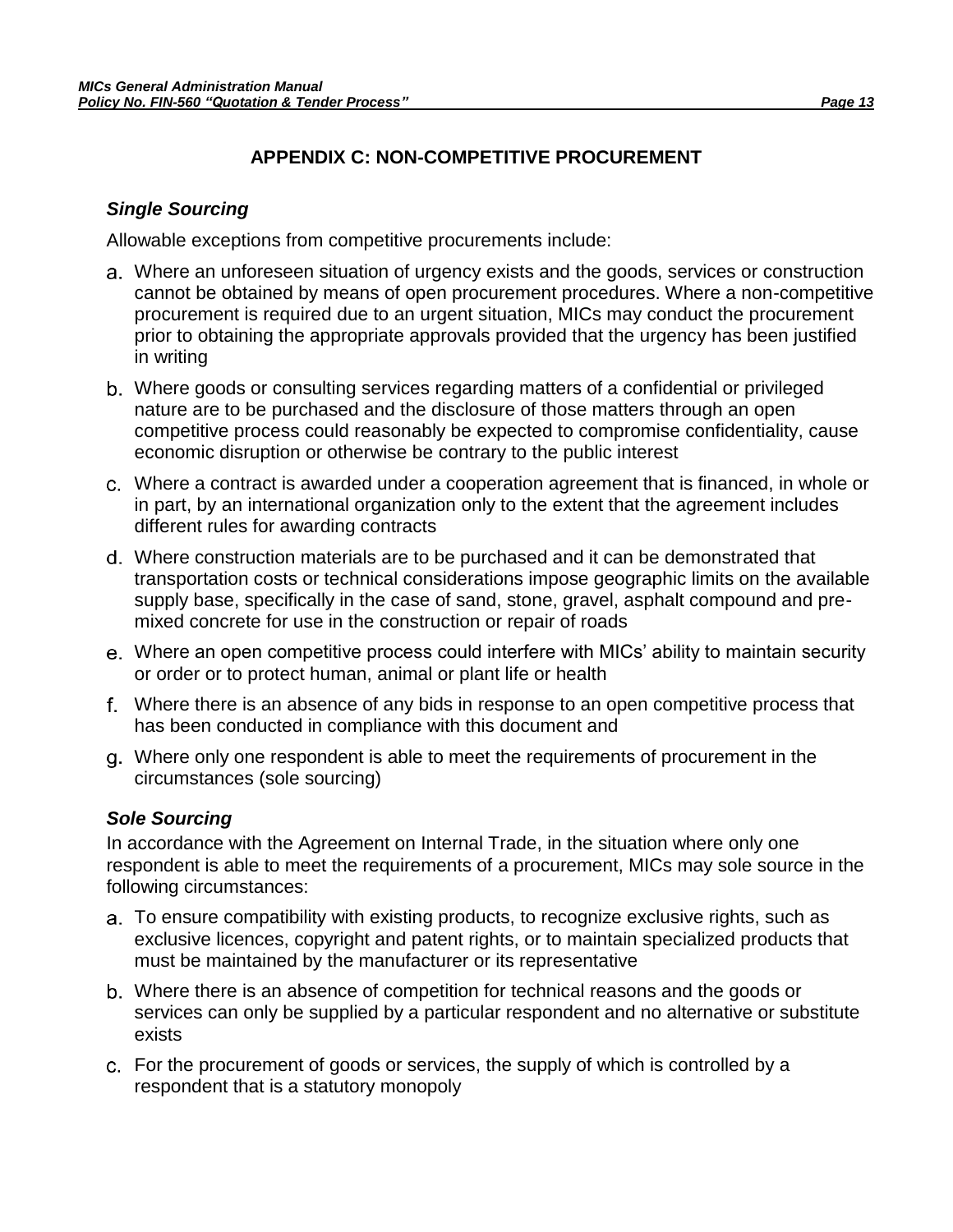- For the purchase of goods on a commodity market
- For work to be performed on or about a leased building or portions thereof that may be performed only by the leaser
- For work to be performed on property by a contractor according to provisions of a warranty or guarantee held in respect of the property or the original work
- For a contract to be awarded to the winner of a design contest
- For the procurement of a prototype or a first good or service to be developed in the course of and for a particular contract for research, experiment, study or original development, but not for any subsequent purchases
- For the purchase of goods under exceptionally advantageous circumstances such as bankruptcy or receivership, but not for routine purchases
- j. For the procurement of original works of art
- For the procurement of subscriptions to newspapers, magazines or other periodicals and
- For the procurement of real property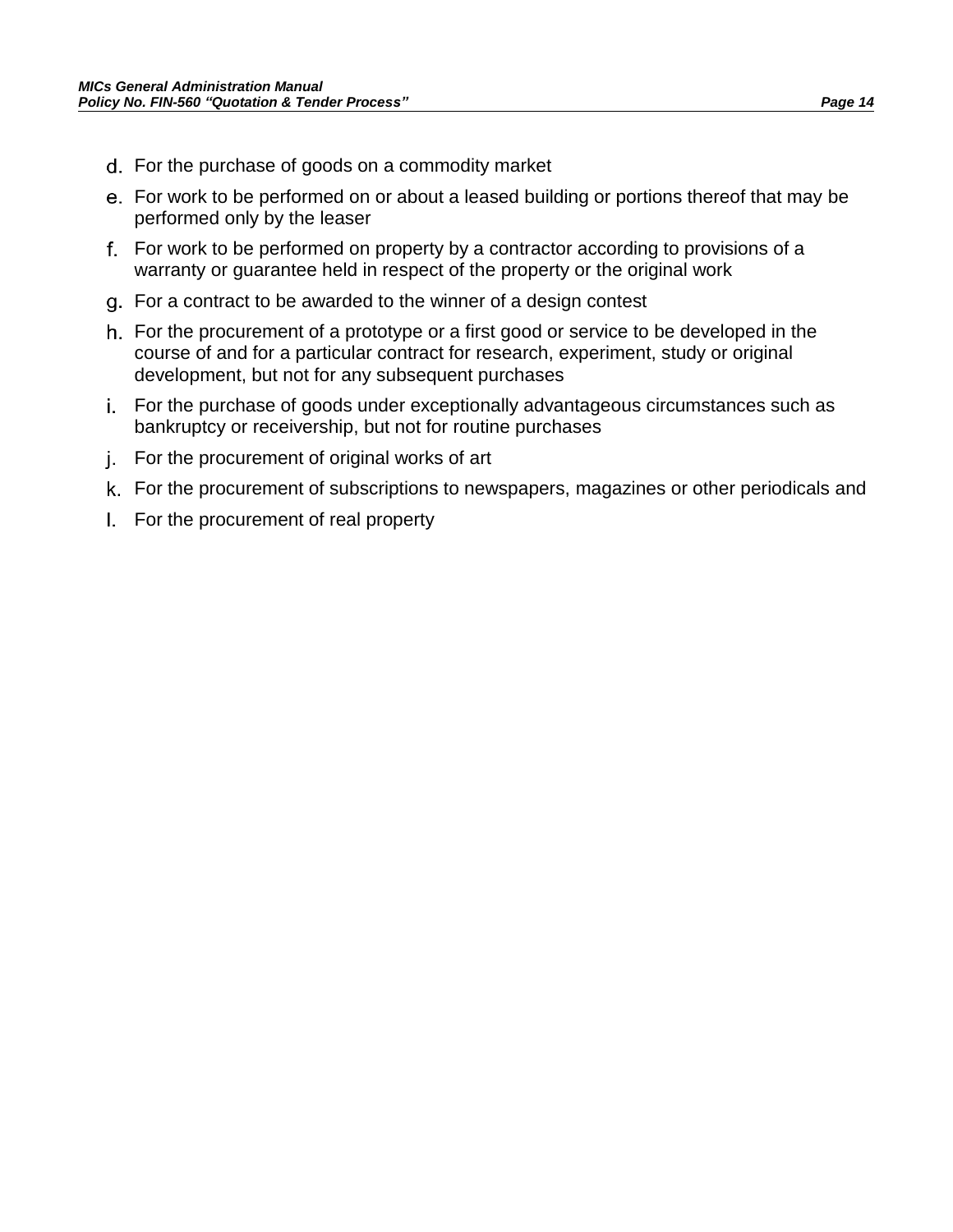## **Appendix D**

### **1 Evaluation Team Non-Disclosure Agreement Template**

#### **TO BE COMPLETED BY EACH PROCUREMENT EVALUATION TEAM MEMBER**

#### **RE: [RFP Number and Title]**

In accordance with the BPS Procurement Policies and Procedures, BPS Organizations must consider any conflicts of interest during procurement activities.

I am a participant of the procurement initiative for the Request for Proposal ("RFP") **[RFP Number and Title]** as a **[Role and Title].**

I acknowledge that I will acquire certain knowledge or receive certain written or oral information (collectively, the Information) which is non-public, confidential or proprietary to the proponents responding to the RFP. If unauthorized parties receive the Information, the interests of either the proponent or **[Name of Org]** may be severely damaged.

I agree that, unless required by law or in the course of the procurement process, I will keep all the Information confidential. I will not, without the written consent of the **[Name of Org]** reveal or disclose it to anyone. Nor will I use it directly or indirectly for any purpose other than to gather requirements, develop RFP content, evaluate the proposals or advise **[Name of Org]** regarding the selection of the proponent for the procurement initiative.

I further agree not to copy or circulate the Information except as a result of the written direction of **[Name of Org]**. I agree to keep all the procurement documents and templates and written information relating to the RFP in a secure place and to return this documentation to **[Name of Org]** at their written request. I also agree not to initiate or respond to any external inquiry relating to the RFP.

In addition, unless otherwise required by law, or having obtained the written consent of the **[Name of Org]**, I will not disclose to any person (other than persons authorized by **[Name of Org]**) any information about the project and the proposals submitted in response to the RFP. This includes the terms, conditions or other facts relating to the project, the evaluation, the matters discussed by the Evaluation Team and the proposals. This also includes, but is not limited to, the fact that discussions are taking place with respect to these things and their status, or the fact that the Information has been made available to me.

I understand and agree that any delay or failure by **[Name of Org]** in exercising its rights, powers or privilege does not free me from these obligations. Nor shall any single or partial exercise thereof preclude any other or further exercise thereof or the exercise of any other right, power or privilege there under.

I have completed a Conflict of Interest Disclosure (attached).

Signature **Print Name** Date

Please return to **[Procurement Lead]** Thank you.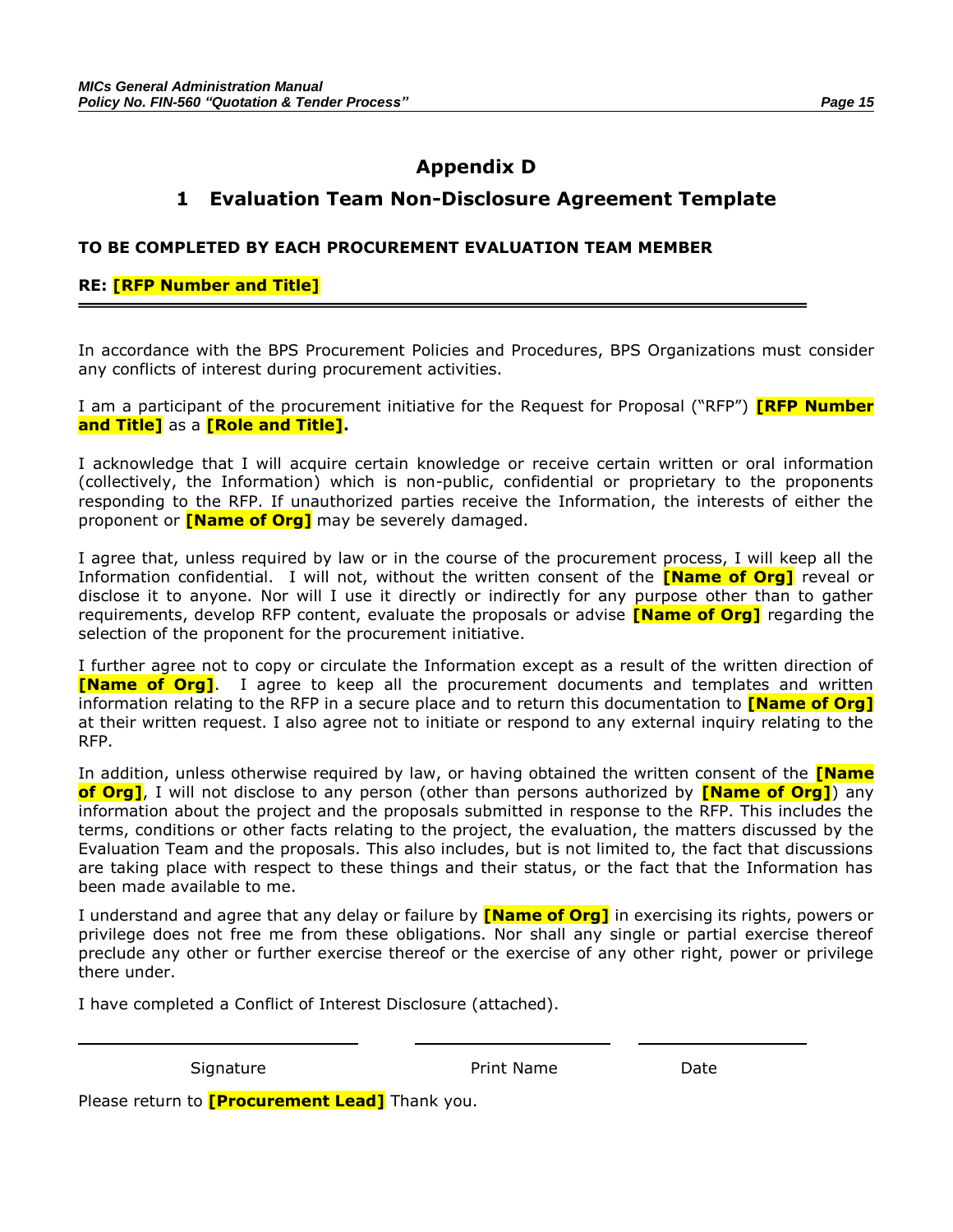## **2 Sample Evaluation Team Conflict of Interest Template**

#### **TO BE COMPLETED BY EACH SUPPLY CHAIN EMPLOYEE**

I have read the Supply Chain Code of Ethics (attached) and understand the expectations for ethical conduct. Consistent with the Supply Chain Code of Ethics, I am capable of identifying a situation that constitutes a Conflict of Interest, such as but not limited to:

- I. Engaging in outside employment
- II. Not disclosing an existing relationship that may be perceived as being a real or apparent influence on my objectivity in carrying out an official role
- III. Providing assistance or advice to a particular vendor participating in a competitive bid;
- IV. Having an ownership, investment interest, or compensation arrangement with any entity participating in the bid process with the organization
- V. Having access to confidential information related to the procurement initiative and
- VI. Accepting favours or gratuities from those doing business with the organization.

I agree to abide by Supply Chain Code of Ethics and the Procurement Policies and Procedures in all of my procurement activities. I declare that there are no actual or potential conflicts of interest arising out of my participating in procurement activities, except for the following:

1.

2.

Signature **Print Name** Date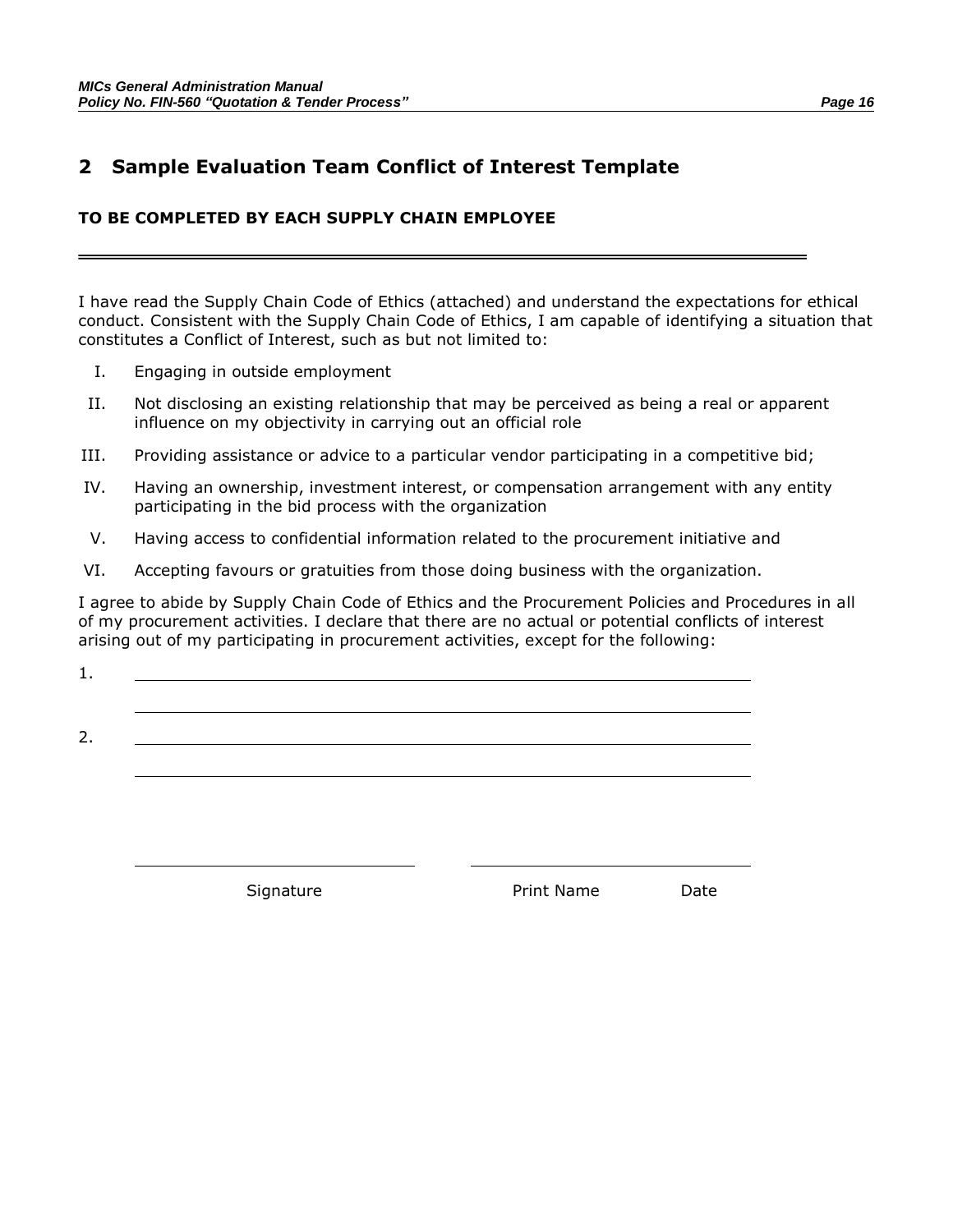#### **Appendix E**

### **Procurement Approval Authority Form**

#### **Introduction**

This document outlines the consideration for any procurement initiative and should be used to document the initiative, the necessary approvals and circumstances for competitive or noncompetitive procurement. Please complete the form and retain a copy with all relevant documentation to support each procurement decision.

| <b>Procurement Summary</b> |                               |                                                                                                                                                                                                               |  |  |  |
|----------------------------|-------------------------------|---------------------------------------------------------------------------------------------------------------------------------------------------------------------------------------------------------------|--|--|--|
|                            |                               | 1. Type of Request:                                                                                                                                                                                           |  |  |  |
|                            |                               | Competitive                                                                                                                                                                                                   |  |  |  |
|                            |                               | $\Box$ Non-Competitive                                                                                                                                                                                        |  |  |  |
|                            |                               | 2. Procurement Description:<br>a. Are there additional planned procurements related to this request?                                                                                                          |  |  |  |
|                            |                               | b. Is the procurement required for ongoing operations, a program initiative, or a one-<br>time requirement?                                                                                                   |  |  |  |
|                            |                               | 3. Procurement Strategy:<br>a. Has due diligence research been conducted to support the procurement request? If<br>yes, please describe.                                                                      |  |  |  |
|                            |                               | b. Is the procurement available through a Group Purchasing Initiative (GPI)?                                                                                                                                  |  |  |  |
|                            |                               | c. Provide a summary of laws, policies, and guidelines that may impact the<br>procurement request.                                                                                                            |  |  |  |
|                            |                               | d. Is the procurement available through an enterprise-wide Vendor of Record<br>arrangement within Ministry of Government Services?<br>(www.doingbusiness.mgs.gov.on.ca/mbs/psb/psb.nsf/English/howtovor.html) |  |  |  |
|                            |                               | e. If available, provide the list of potential vendors that may bid on this procurement.                                                                                                                      |  |  |  |
|                            | f.                            | Provide the proposed contract start and end dates inclusive of extensions and<br>durations of each.                                                                                                           |  |  |  |
|                            |                               | g. Are there any dependencies that may impact the timelines?                                                                                                                                                  |  |  |  |
|                            |                               | h. Are there any conditions in any existing agreements that may impact the feasibility<br>of the procurement?                                                                                                 |  |  |  |
|                            | <b>Stakeholder Engagement</b> |                                                                                                                                                                                                               |  |  |  |
|                            |                               | 1. List all stakeholders and provide a description of the impact that the procurement may<br>have on their organizations.                                                                                     |  |  |  |

2. Briefly describe the stakeholder engagement strategy and the intended structure of the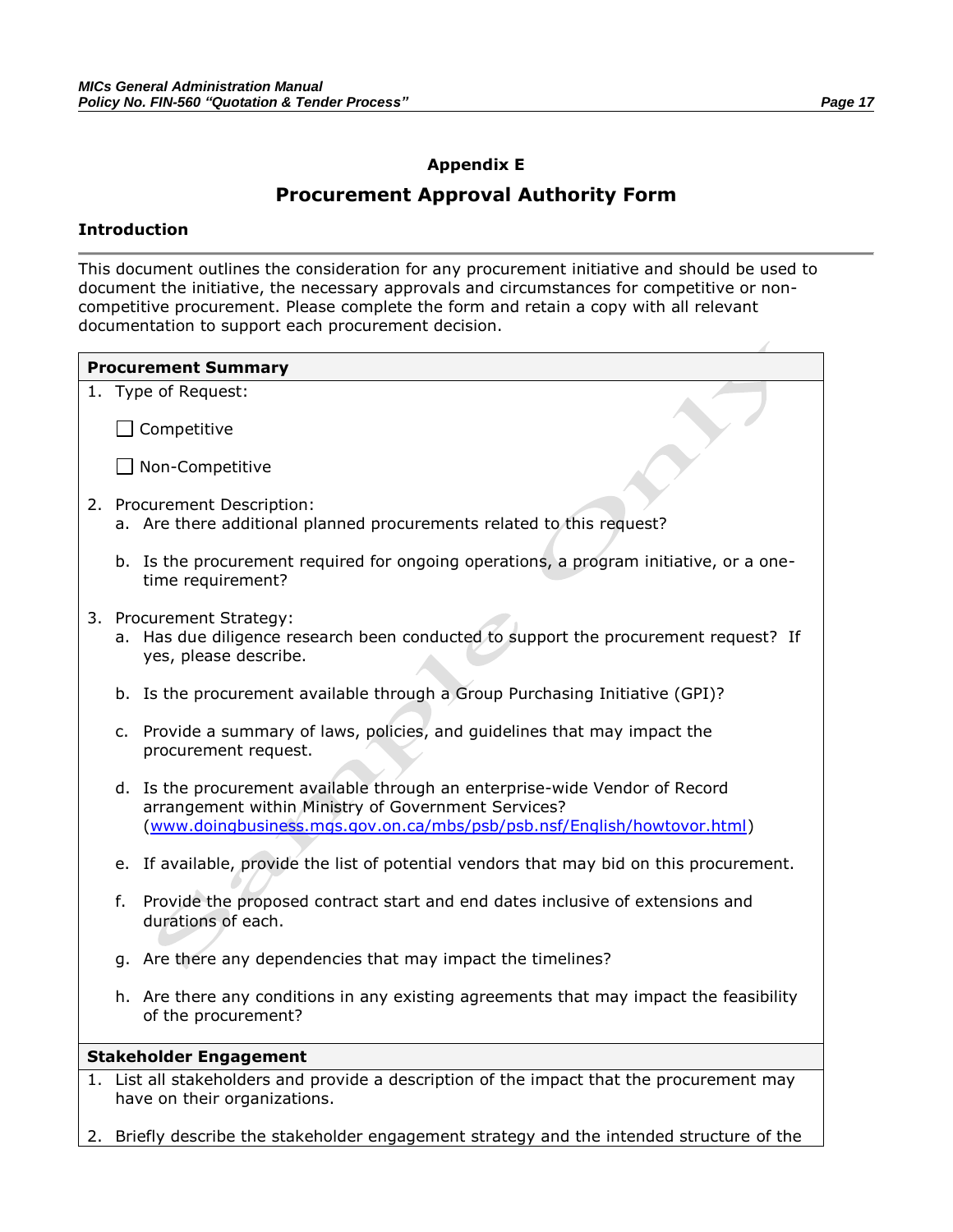stakeholder relationships throughout the procurement.

#### **Competitive Procurement**

Complete this section for competitive procurements only. Please ensure that the competitive procurement is in accordance with requirements outlined by the Procurement Policies and Procedures in section 5.3.7 (Competitive vs. Non-Competitive Procurement Process Determination) and section 5.3.8 (Competitive Procurement).

- 1. Identify all procurement documents to be issued for this procurement (e.g., RFI, RFQ, RFT, RFP).
- 2. a. Identify the intended procurement communication methods (e.g., MERX, Newspaper Publications).

Or

- b. Identify the category of the Vendor of Record (VOR)/Preferred Suppliers List to be used. (All registered suppliers in that category must be invited to respond)
- 3. Provide the projected timeline for the competition process.
- 4. Contract Type:
	- $\Box$  Single Contract
	- $\Box$  Multiple Contracts (e.g. regional, unique requirements)

Please describe rationale for multiple contracts:

- 5. If applicable, provide the name of the incumbent and the number of years the incumbent has provided the good or service.
- 6. Describe how you will mitigate any potential incumbent supplier advantages (e.g. Vendor Info Sessions, Fairness Commissioner).
- 7. Describe any known or potential conflicts of interest.
- 8. Describe the estimated resource requirements to support this procurement.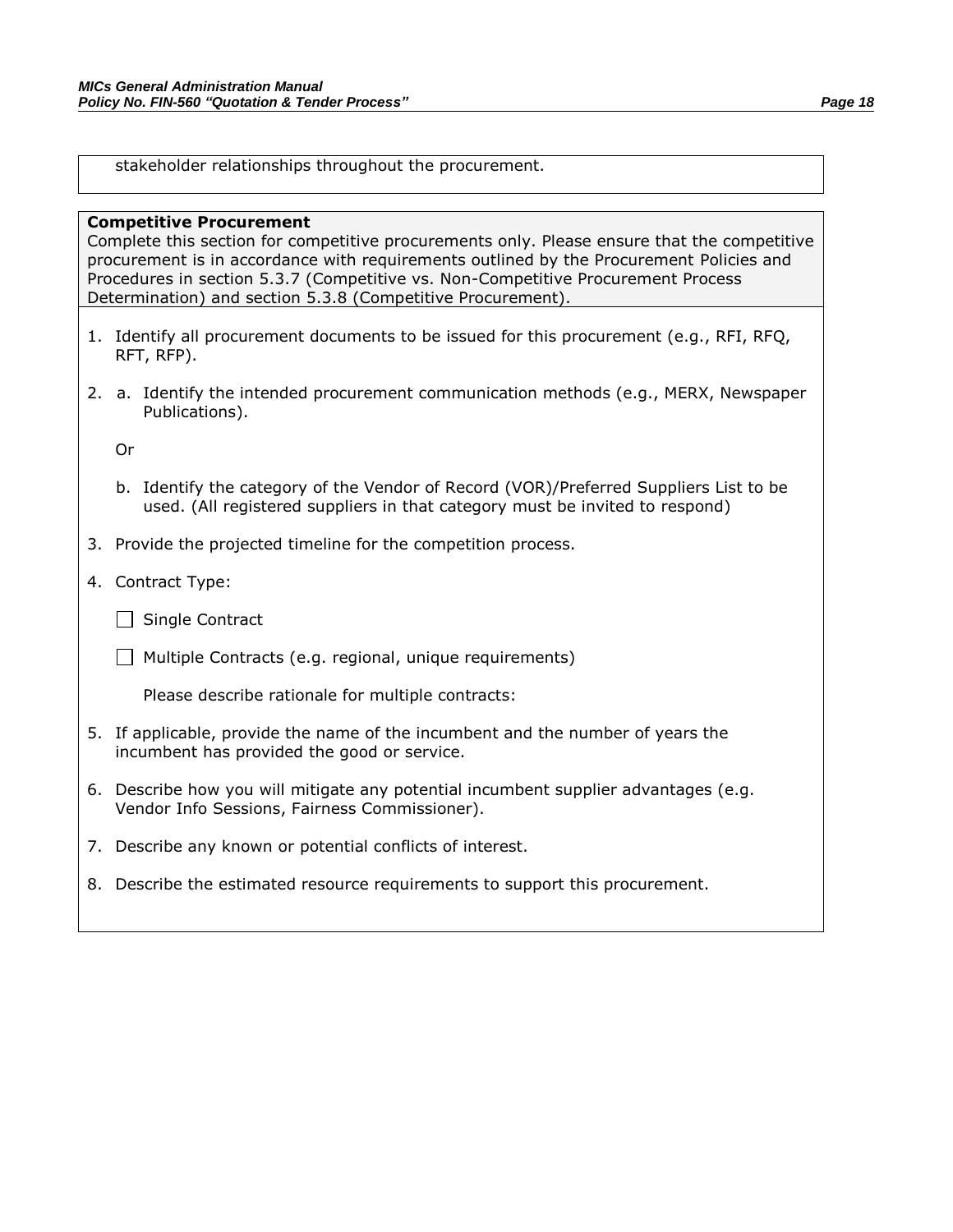|    | <b>Non Competitive Procurement</b><br>Complete this section for non-competitive procurements only. Please ensure that the non-<br>competitive procurement is an allowable exception under requirements outlined by the<br>Procurement Policies and Procedures in section 5.3.9.1 (Exemptions from the Competitive<br>Process). |  |  |  |  |
|----|--------------------------------------------------------------------------------------------------------------------------------------------------------------------------------------------------------------------------------------------------------------------------------------------------------------------------------|--|--|--|--|
|    | 1. Identify the type of non-competitive procurement.                                                                                                                                                                                                                                                                           |  |  |  |  |
|    | Below competitive threshold requirements                                                                                                                                                                                                                                                                                       |  |  |  |  |
|    | Sole Source (only one available supplier capable of delivering the goods or service)                                                                                                                                                                                                                                           |  |  |  |  |
|    | Single Source (more than one supplier capable of delivering the goods or services)                                                                                                                                                                                                                                             |  |  |  |  |
|    | 2. Specify the allowable exception applicable to this non-competitive procurement.                                                                                                                                                                                                                                             |  |  |  |  |
| 3. | Provide supporting rationale as to why an open competitive procurement method cannot<br>be used to acquire the goods or services.                                                                                                                                                                                              |  |  |  |  |
|    | 4. Will the supplier be chosen from a Vendors of Record (VOR)/Preferred Suppliers List                                                                                                                                                                                                                                         |  |  |  |  |
|    | Yes                                                                                                                                                                                                                                                                                                                            |  |  |  |  |
|    | No                                                                                                                                                                                                                                                                                                                             |  |  |  |  |
|    | If No, state why a VOR/Preferred Suppliers List cannot be used.<br>a.                                                                                                                                                                                                                                                          |  |  |  |  |
|    | 5. If applicable, provide the name of the incumbent and the number of years the<br>incumbent has provided the good or service.                                                                                                                                                                                                 |  |  |  |  |
|    | 6. Was the incumbent supplier awarded supply of the goods or services through a non-<br>competitive procurement method?                                                                                                                                                                                                        |  |  |  |  |
|    | ∃ Yes                                                                                                                                                                                                                                                                                                                          |  |  |  |  |
|    | No                                                                                                                                                                                                                                                                                                                             |  |  |  |  |
|    | If Yes, state why a non-competitive procurement was utilized.                                                                                                                                                                                                                                                                  |  |  |  |  |
|    | 7. Describe any known or potential conflicts of interest.                                                                                                                                                                                                                                                                      |  |  |  |  |
|    | 8. Describe the estimated resource requirements to support this procurement.                                                                                                                                                                                                                                                   |  |  |  |  |
|    |                                                                                                                                                                                                                                                                                                                                |  |  |  |  |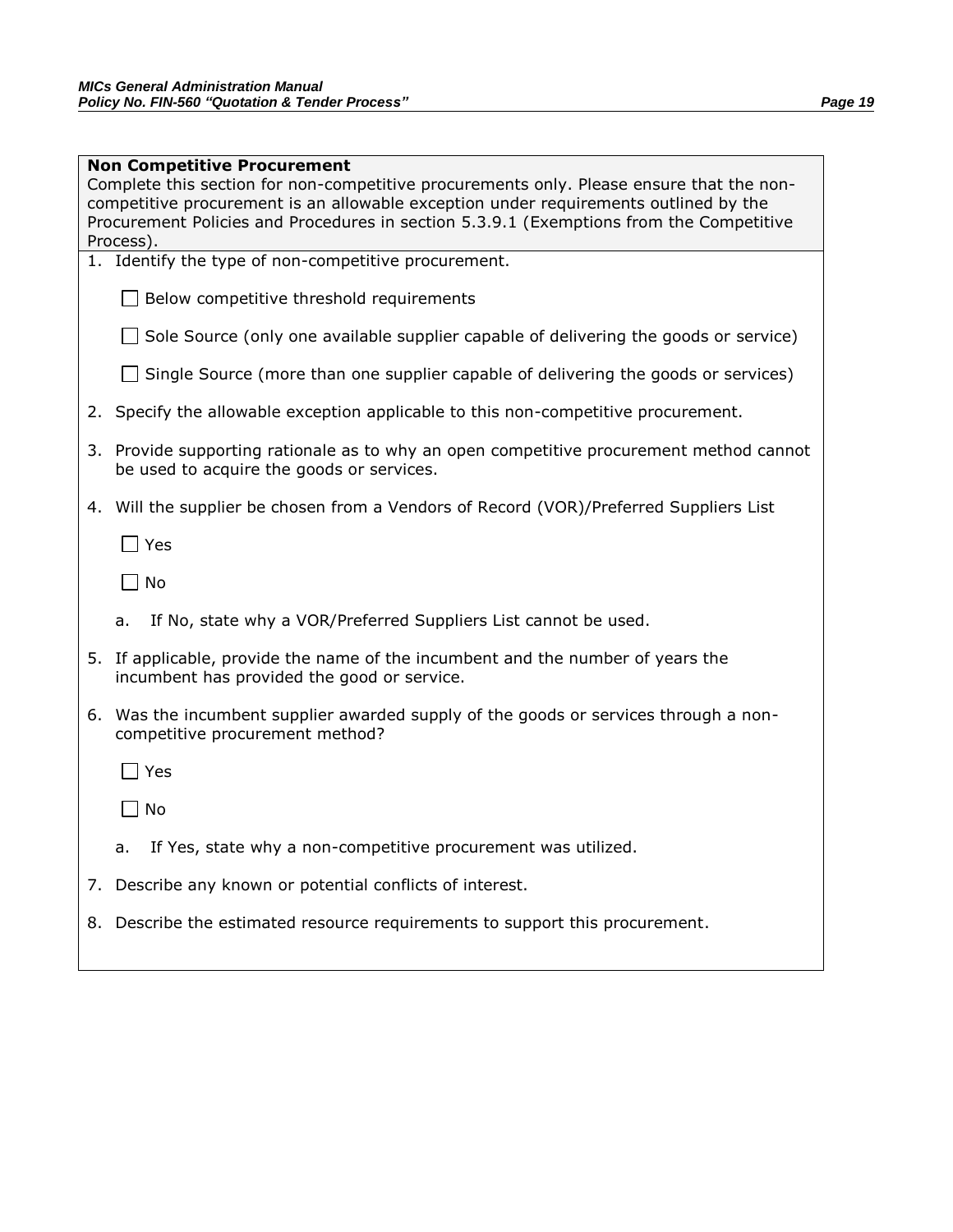| <b>Procurement Initiative Information</b>                                                                             |                 |                                                                              |       |  |  |  |
|-----------------------------------------------------------------------------------------------------------------------|-----------------|------------------------------------------------------------------------------|-------|--|--|--|
| Submitted by:                                                                                                         |                 | Date Submitted:                                                              |       |  |  |  |
| Telephone:                                                                                                            |                 |                                                                              |       |  |  |  |
| <b>Contract Name:</b>                                                                                                 |                 | <b>Total Estimated Contract Value:</b><br>(Inclusive of contract extensions) |       |  |  |  |
|                                                                                                                       |                 |                                                                              |       |  |  |  |
| <b>Relevant Stakeholder(s)</b>                                                                                        |                 |                                                                              |       |  |  |  |
| Org:                                                                                                                  | Name:<br>Title: |                                                                              | Date: |  |  |  |
| $\Box$ Org:                                                                                                           | Name:<br>Title: |                                                                              | Date: |  |  |  |
| Org:                                                                                                                  | Name:<br>Title: |                                                                              | Date: |  |  |  |
| $\square$ Org:                                                                                                        | Name:<br>Title: |                                                                              | Date: |  |  |  |
| Risks and Issues: Provide a summary of any risks and issues relevant to the procurement<br>initiative.                |                 |                                                                              |       |  |  |  |
|                                                                                                                       |                 |                                                                              |       |  |  |  |
|                                                                                                                       |                 |                                                                              |       |  |  |  |
|                                                                                                                       |                 |                                                                              |       |  |  |  |
|                                                                                                                       |                 |                                                                              |       |  |  |  |
| Relevant Documents: Please include all relevant documentation and provide a summary<br>of the attached documentation. |                 |                                                                              |       |  |  |  |
|                                                                                                                       |                 |                                                                              |       |  |  |  |
|                                                                                                                       |                 |                                                                              |       |  |  |  |
|                                                                                                                       |                 |                                                                              |       |  |  |  |
|                                                                                                                       |                 |                                                                              |       |  |  |  |